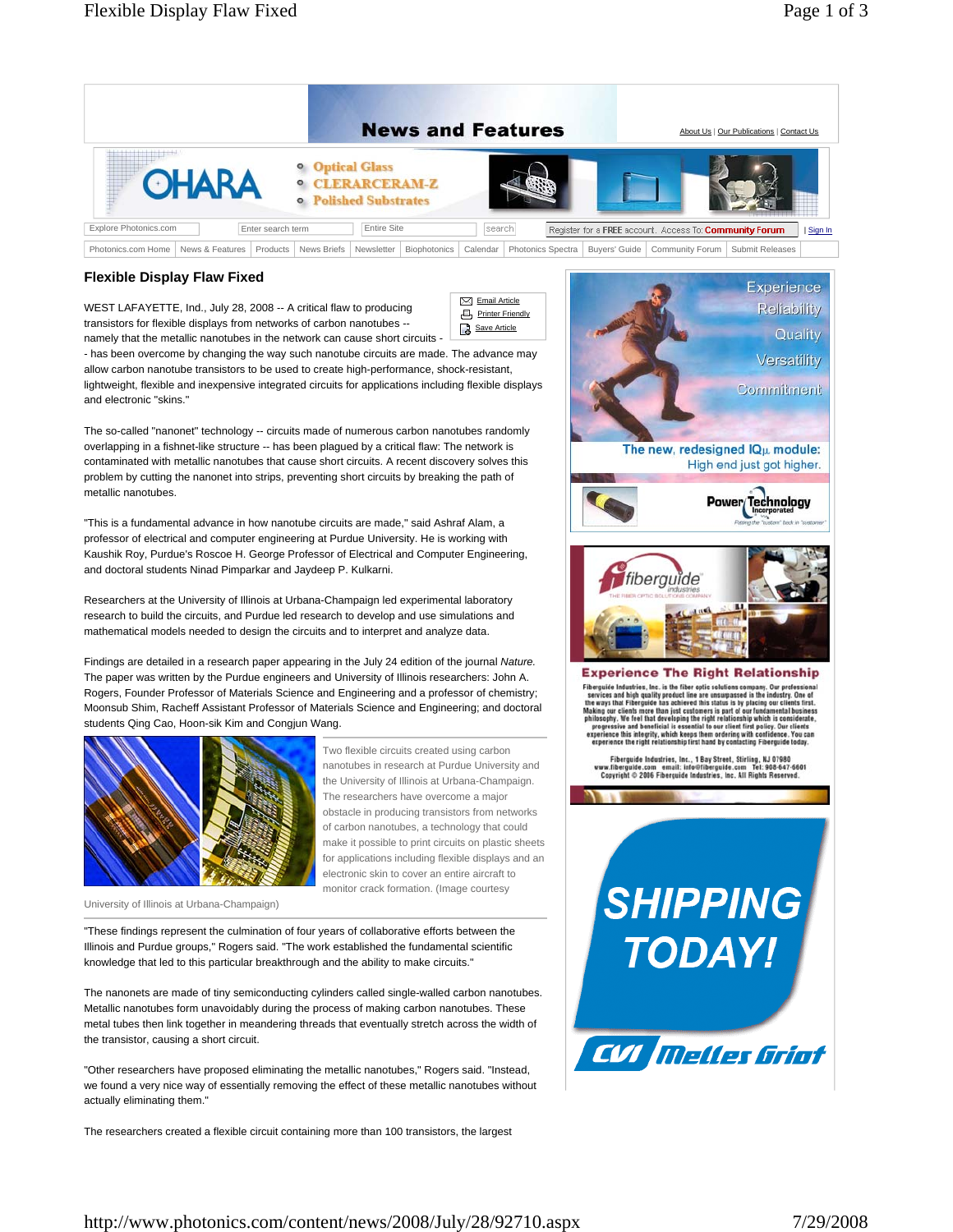nanonet ever produced and the first demonstration of a working nanonet circuit, Alam said.

"Now there is no fundamental reason why we couldn't develop nanonet technologies," he said. "If you can make a flexible circuit with 100 transistors, you can make circuits with 10,000 or more transistors."

The advance may allow researchers to use carbon nanotube transistors to create highperformance, shock-resistant, lightweight and flexible integrated circuits at low cost, Alam said.

A key advantage of the nanonet technology is that it can be produced at low temperatures, enabling the transistors to be placed on flexible plastic sheets that would melt under the high temperatures required to manufacture silicon-based transistors, he said.

Possible applications include an electronic skin that covers an aircraft and automatically monitors the formation of cracks to alert technicians and prevent catastrophic failures.

Such shape-conforming electronics are not possible using conventional silicon-based circuits, which are manufactured on rigid wafers or glass plates.

"Now electronics are flat, which limits their utility since most objects in real life are not flat," Roy said.

Flexible displays could be integrated into automotive windshields to provide information for drivers. Other potential applications include "electronic paper" that displays text and images, solar cells that could be printed on plastic sheets and television screens capable of being rolled up for transport and storage.

"For these types of applications, manufacturers might literally print, or stamp, circuits onto plastic sheets, like the roll-to-roll printing used to print newspapers," Alam said.

Conventional circuits for flat panel televisions contain transistors made of materials called polysilicon or amorphous silicon, which cannot be used in flexible applications.

Nanonet transistors are promising for so-called macroelectronics because they are best suited for large-scale applications, but these transistors may not be as well suited for the requirements of microelectronic circuits, such as those in computer chips, Alam said.

The nanotubes are arranged randomly and overlap each other like tiny needles. If the nanonet area is large enough, the overlapping metallic nanotubes will eventually form a meandering string across the entire transistor, causing a short circuit. But if the device is segmented into strips, this meandering path of metallic rods is cut at the point where the lines separate one strip from another, preventing short circuits.

The metallic nanotubes make up about one-third of the nanotubes in the transistor. Because the carbon nanotubes are twice as numerous as the metallic tubes, enough of them exist to form a complete circuit. The models and simulations are needed to tell researchers precisely how wide to make the strips so that the pathway of metallic tubes is cut but the carbon nanotubes complete their circuit.

"The theory and simulation work done at Purdue shows there is always a way to break the metallic path and still keep the semiconducting carbon-nanotube path intact," Alam said. "The teams at Illinois and Purdue continuously provide insights about why things work the way they do and how to make them work better through combined modeling and experimental efforts."

Each nanonet transistor consists of numerous strips of nanotubes, separated bylines that are etched in place. The lines are easy to create with a standard etching process used in the semiconductor industry.

Future research may include work focusing on learning the reliability of the carbon nanotube circuits.

The research has been funded by the National Science Foundation through the Network for Computational Nanotechnology at the Birck Nanotechnology Center in Purdue's Discovery Park. The Illinois portion of the research also was funded and supported by the NSF, U.S. Department of Energy, Motorola Corp., and by the university's Frederick Seitz Materials Research Lab, the Center for Microanalysis of Materials and the Department of Chemistry.

For more information, visit: www.purdue.edu



Boeing laser weapon



**Photonics Spectra | June 2008**

Powerful Femtosecond Laser Induces 'Electrical Effects' during Thunderstorms Highly Conductive and Color-Coded

Carbon Nanotubes Produced

Etching with Gold Enables Improved Deep-UV Antireflective Optics

Image-Processing Methods Reconstruct Archival Audio **Recordings** 

No Longer Walking the Line

## photonics HANDBOOK

Now Available Online for Registered Users Sign up today. Registration is FREE

**The Photonics Handbook is a unique collection of technical design and applications articles, as well as technology primers presenting the basics of the photonics technology.**

Nd:YAG Lasers Standing the Test of Time

Materials for Optical Coating Deposition A Wide Selection Is Availabl

Vibration Control aling with Workplace Problems

Complete Table of Contents

## **Most Emailed Articles**

Laser Blamed, Drugs Eyed Stained Glass Solar Panels Crystals Key to Cloaking Photovoltaic Valley Light Pulse Speed Record Set

http://www.photonics.com/content/news/2008/July/28/92710.aspx 7/29/2008